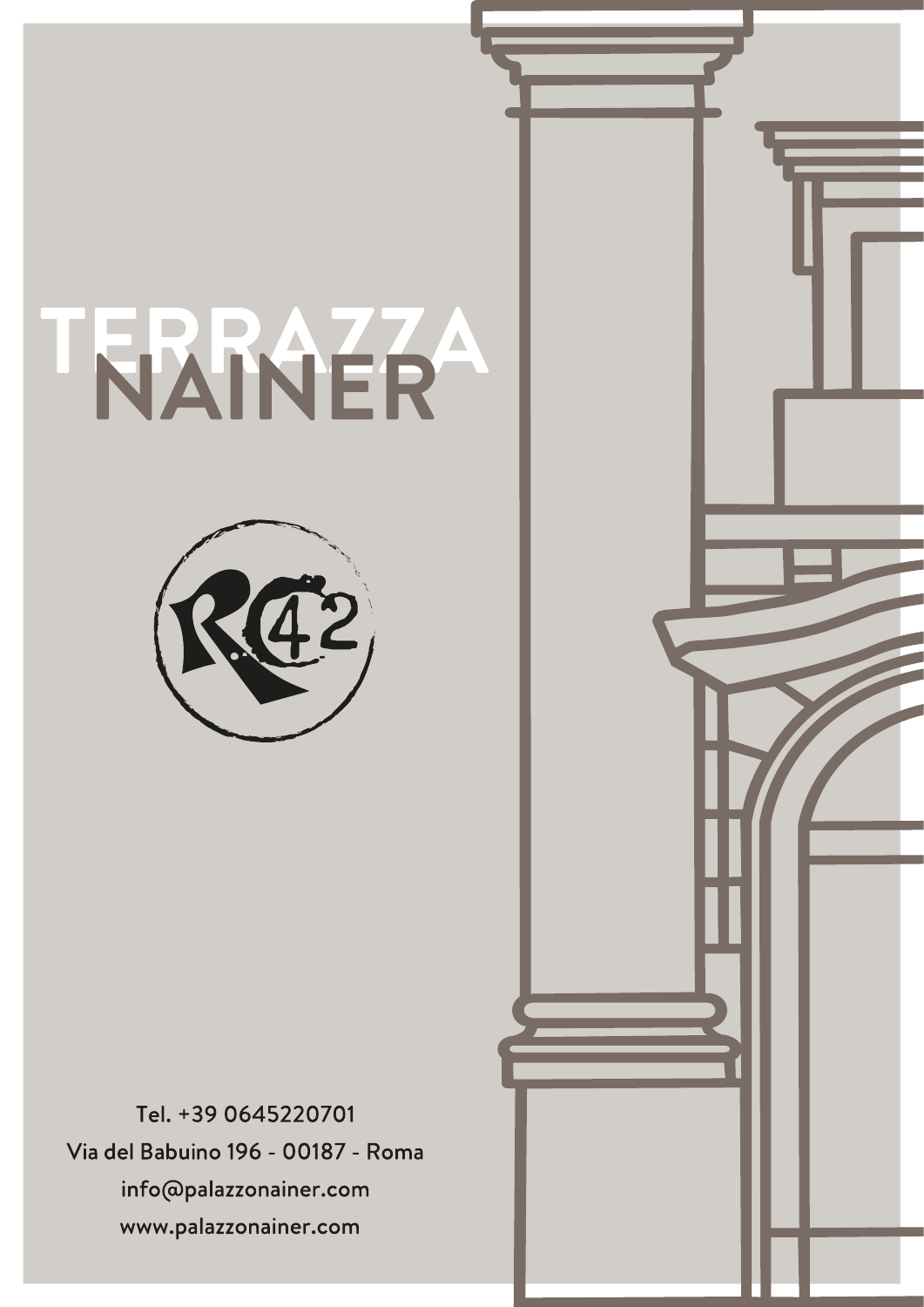

| SELEZIONE DI SALUMI ARTIGIANALI<br>SELECTION OF ARTISAN CURED MEATS                                                       | €77 |
|---------------------------------------------------------------------------------------------------------------------------|-----|
| SELEZIONE DI CAPRINI E COMPOSTE<br>SELECTION OF GOATS CHEESES AND COMPOTES                                                | €16 |
| SALMONE BALIK AFFUMICATO<br><b>E BURRO BORDIER</b><br>SMOKED BALIK SALMON AND BORDIER BUTTER                              | €25 |
| <b>SELEZIONE DI FORMAGGI FRESCHI</b><br>DI BUFALA CON SOTT'OLIO<br><b>SELECTION OF FRESH BUFFALO CHEESES WITH PICKLES</b> | €16 |

# CANAPÈ

 $\overline{\mathbf{H}}$  is  $\overline{\mathbf{H}}$ 

| INSALATA DI PANE CROCCANTE AL POMODORO,<br>CON TONNO DI VULCANO<br>CRISPY TOMATO BREAD SALAD WITH TUNA FROM VULCANO ISLAND                                                     | €16 |
|--------------------------------------------------------------------------------------------------------------------------------------------------------------------------------|-----|
| TARTINA DI PANE NERO CON RICOTTA<br>AL LIMONE E CRUDO DI GAMBERO ROSSO<br>BLACK BREAD TART WITH LEMON RICOTTA AND RAW RED SHRIMP                                               | €18 |
| <b>MISTICANZA ORTO DI CLAPI CON MELANZANE</b><br><b>MARINATE E POMODORO INFORNATO</b><br>MIXED SALAD FROM CLAPI'S GARDEN WITH MARINATED EGGPLANTS<br><b>AND BAKED TOMATOES</b> | €12 |
| PIATTI PRINCIPALI / MAIN DISHES                                                                                                                                                |     |
| <b>POLPETTE DI MANZO AL SUGO</b><br>E RICOTTA STAGIONATA<br>BEEF MEATBALLS WITH SAUCE AND SEASONED RICOTTA                                                                     | €16 |

| MILLEFOGLIE DI PARMIGIANA CON BURRATA DI BUFALA | €14 |
|-------------------------------------------------|-----|
| EGGPLANT MILLEFOGLIE WITH BUFFALO BURRATA       |     |
| TARTARE DI MANZO KARL PRETZHOFF                 | €22 |

#### **TARTARE DI MANZO KARL PRETZ IN TRE ASSAGGI**

*KARL PRETZHOFF BEEF TARTARE IN THREE TASTINGS*

#### **DESSERT**

| <b>SELEZIONE DI FORMAGGI STAGIONATI</b><br>E ACETO TRADIZIONALE DI MODENA<br>SELECTION OF AGED CHEESES AND TRADITIONAL MODENA WINEGAR | €10 |
|---------------------------------------------------------------------------------------------------------------------------------------|-----|
| <b>RICOTTAMISÙ</b><br>OUR DIFFERENT TIRAMISU: NO MASCARPONE CHEESE BUT RICOTTA                                                        | €10 |
| <b>CREMOSO AL CIOCCOLATO,</b><br>PANE CROCCANTE, OLIO E SALE<br>CREAMY CHOCOLATE, CRUNCHY BREAD, OIL AND SALT                         | €10 |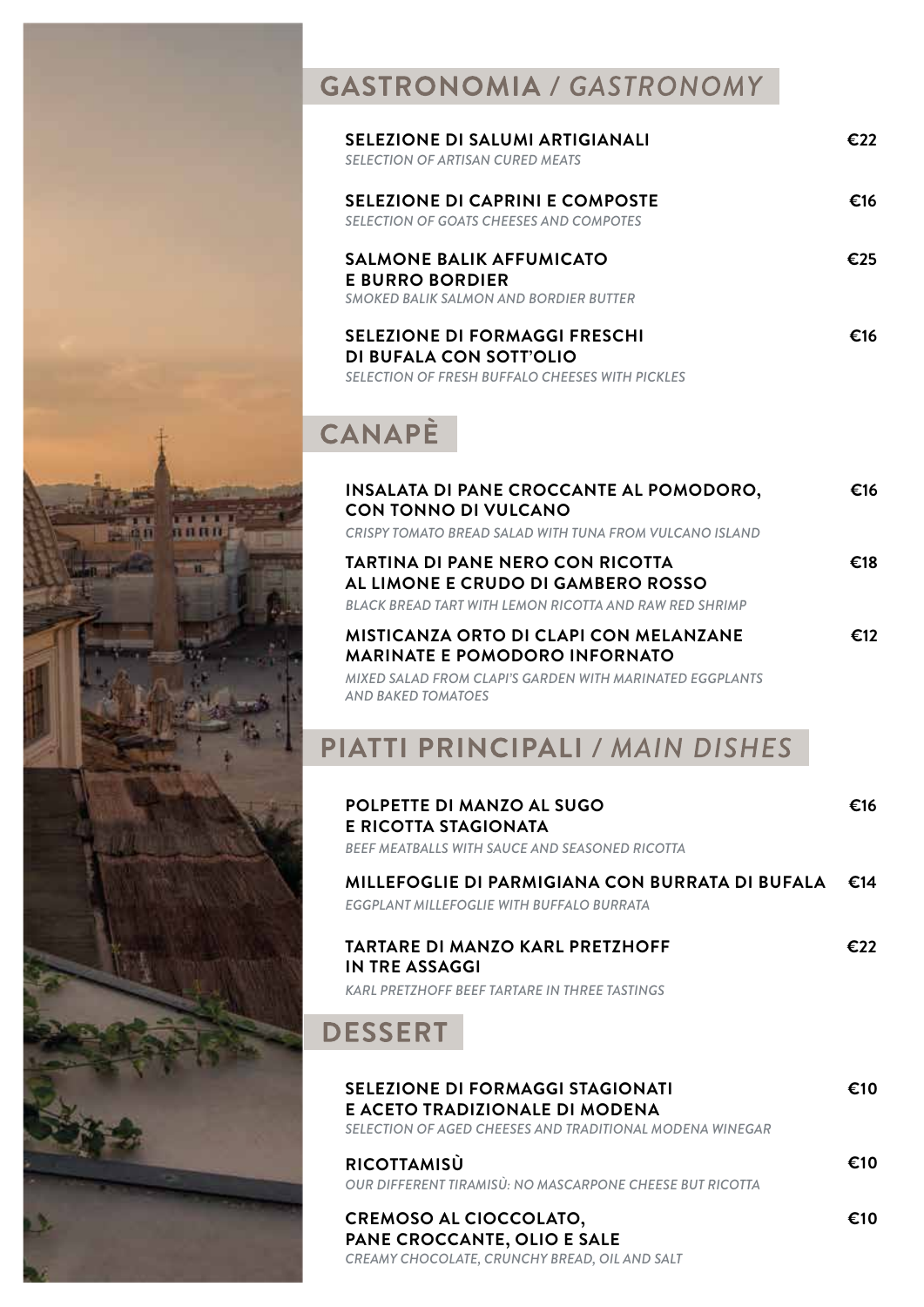

## **BOLLICINE** */ SPARKLING*

**CALICE**<br>GLASS  $\begin{array}{c} \textbf{BOTTIGLIA} \\ \textbf{\textit{BOTILE}} \end{array}$ 

| <b>RENZO REBULI</b><br>Tradizione, Valdobbiadene-Conegliano<br>Frizzante naturale "surlie" Glera - Veneto                                 | €10                           | €40                               |
|-------------------------------------------------------------------------------------------------------------------------------------------|-------------------------------|-----------------------------------|
| <b>LA STAFFA</b><br>Mai Sentito<br>Frizzante naturale "Surlie" Verdicchio - Marche                                                        | €10                           | €40                               |
| <b>COLLE SAN GIUSEPPE</b><br>Monpiano Brut 2016, Brescia<br>Metodo classico - Chardonnay e Pinot Nero - Lombardia                         | €12                           | €55                               |
| <b>ARCARI + DANESI</b><br>Franciacorta T2008 Extra Brut Riserva<br>Chardonnay - Lombardia                                                 |                               | €120                              |
| <b>CHAMPAGNE</b>                                                                                                                          | <b>CALICE</b><br><b>GLASS</b> | <b>BOTTIGLIA</b><br><b>BOTTLE</b> |
| <b>MICHEL GONET</b><br>Le 3 terroirs 2017<br><b>Blanc de Blancs Extra Brut</b><br>Côte des Blancs, Vallée de la Marne, Aube               | €18                           | €80                               |
| <b>GALLIMARD PÈRE &amp; FILS</b><br>Grande Réserve Chardonnay<br><b>Blanc de Blancs Brut</b><br>Le Riceys - Aube                          | €18                           | €80                               |
| <b>MARGUET</b><br>Premier Cru Yuman 19<br>Blanc de Blancs Brut Nature<br>Montagne de Reims                                                |                               | €95                               |
| <b>JACQUESSON</b><br>Cuvée 744 Extra Brut<br>Chardonnay, Pinot Nero e Pinot Meunier - Dizy - Vallée de la Marne                           |                               | €120                              |
| <b>KRUG</b><br>Grande Cuvée 169ème Edition Brut<br>Pinot Nero, Chardonnay e Pinot Meunier - Montagne de Reims                             |                               | €280                              |
| <b>LOUIS ROEDERER</b><br>Cristal Millesime 2012 Brut<br>Chardonnay e Pinot Nero - Montagne de Reims, Vallée de la Marne e Côte des Blancs |                               | €280                              |
| <b>DOM PÉRIGNON</b><br><b>Grand Cru Vintage 2012 Brut</b><br>Chardonnay e Pinot Nero - Vallée de la Marne e Côte des Blancs               |                               | €280                              |
| <b>DOM PÉRIGNON</b><br>Grand Cru Deuxième Plénitude 2003 Brut<br>Chardonnay e Pinot Nero                                                  |                               | €700                              |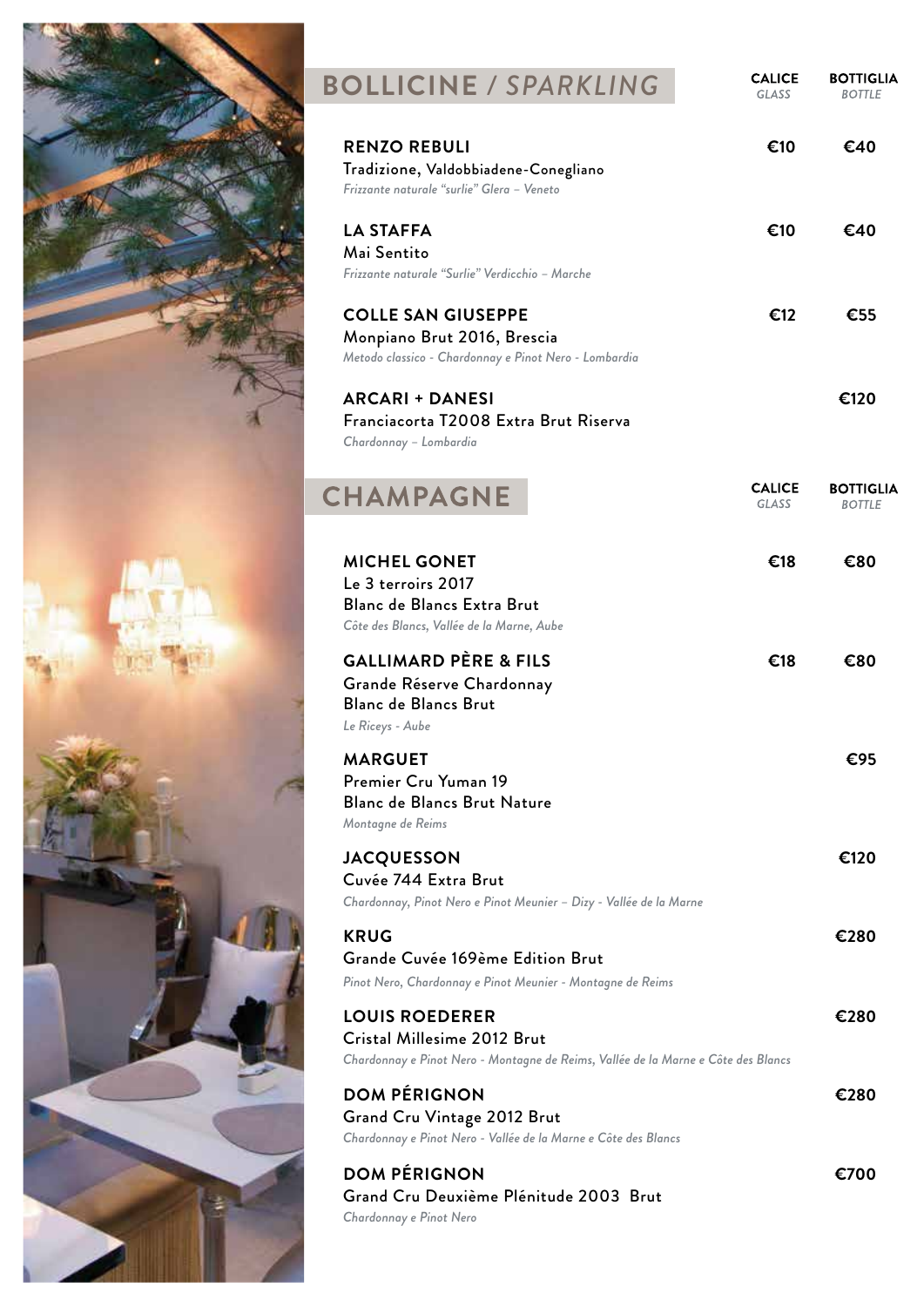| <b>BIANCHI / WHITE</b>                                                                                     | <b>CALICE</b><br>GLASS | <b>BOTTIGLIA</b><br><b>BOTTLE</b> |
|------------------------------------------------------------------------------------------------------------|------------------------|-----------------------------------|
| <b>PALLADINO</b><br>Roero Arneis DOCG 2021<br>Piemonte                                                     | €10                    | €40                               |
| <b>MASTROBERARDINO</b><br>Radici Fiano di Avellino DOCG 2021<br>Campania                                   |                        | €40                               |
| <b>ALBAMOCCO</b><br>Monello Verdicchio dei Castelli di Jesi Classico DOC 2020<br>Marche                    |                        | €40                               |
| <b>SAN DONATINO</b><br>Musico 2019<br>Fermentazione spontanea in botti - Pinot Grigio - Toscana            | €10                    | €40                               |
| <b>CANTINE DI NEONELI</b><br>Melavaxia 2019<br>Nuragus - Sardegna                                          |                        | €45                               |
| <b>CANTINE OLIVELLA</b><br>Insumma 2019<br>Catalanesca - Campania                                          | €12                    | €50                               |
| <b>JEAN COLLET</b><br>Chablis Premier Cru Montee de Tonneree 2019<br>Bourgogne - France                    |                        | €60                               |
| <b>ROSATI / ROSE</b>                                                                                       | <b>CALICE</b><br>GLASS | <b>BOTTIGLIA</b><br><b>BOTTLE</b> |
| <b>ARTETEKE</b><br>Russine IGP Basilicata<br>Aglianico                                                     | €10                    | €40                               |
| <b>ROSSI / RED</b>                                                                                         | <b>CALICE</b><br>GLASS | <b>BOTTIGLIA</b><br><b>BOTTLE</b> |
| <b>PALLADINO</b><br>Barbera d'Alba Superiore DOC Bricco delle Olive 2019<br>Piemonte                       | €10                    | €40                               |
| <b>PIETRAVENTOSA</b><br>Ossimoro 2018 IGT Murgia Rosso<br>Primitivo e Aglianico - Puglia                   | €10                    | €40                               |
| <b>MARABINO</b><br>Rosso di Contrada 2020 IGT Terre Siciliana<br>Nero d'Avola - Sicilia                    | €10                    | €40                               |
| <b>POGGIARELLINO</b><br>Rosso di Montalcino DOC 2019<br>Prugnolo gentile - Toscana                         |                        | €45                               |
| <b>CONTUCCI</b><br>Nobile di Montepulciano DOCG 2017<br>Prugnolo gentile, Cannaiolo Nero, Mamolo - Toscana |                        | €45                               |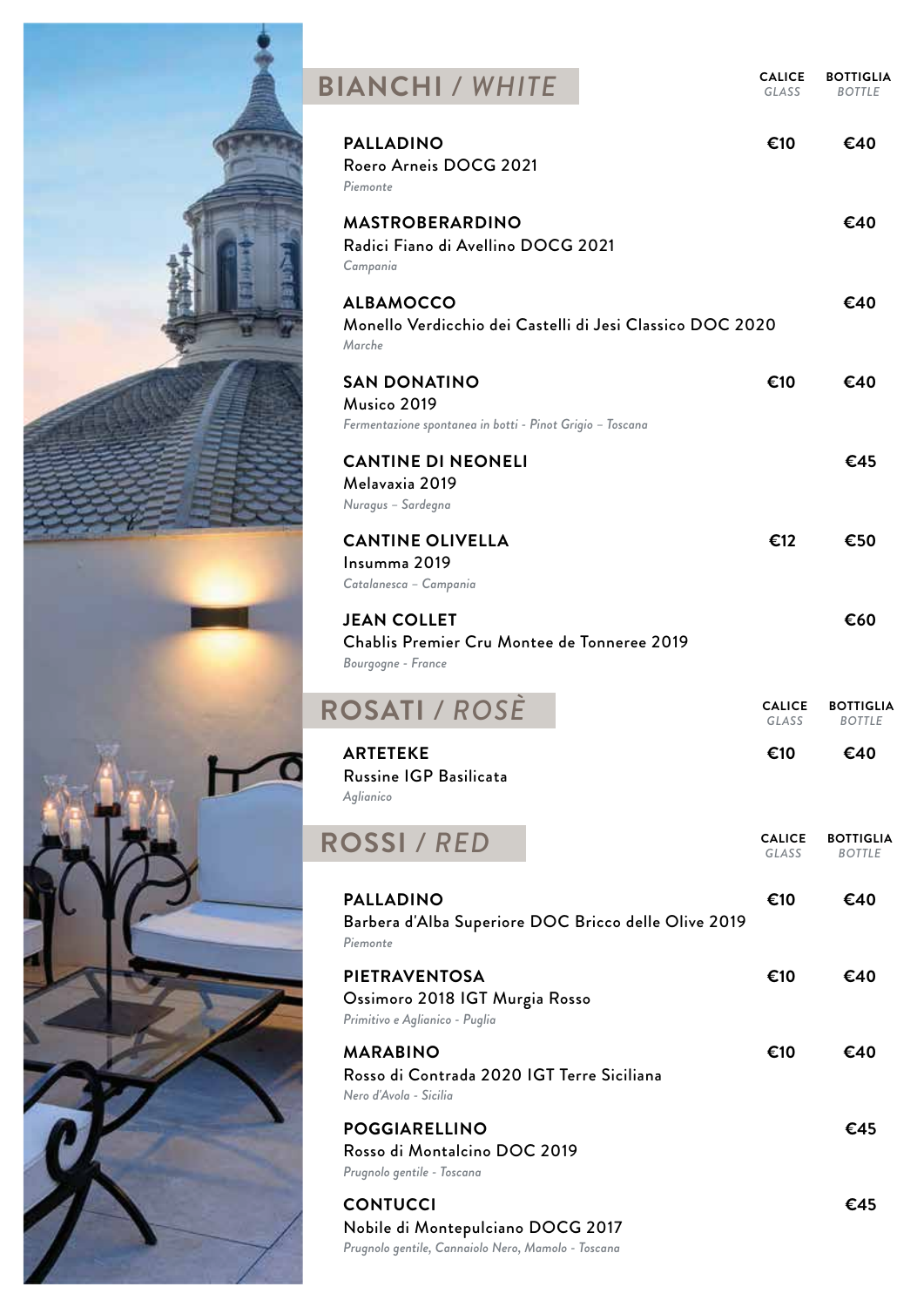

### **ROSSI** / RED **CALICE**

*GLASS* **BOTTIGLIA**

| GLASS<br><b>BOTTLE</b> |  |
|------------------------|--|

| <b>MARCO FALCONE</b><br>Diogene 2020<br>Private Amphora Roscioli - Cesanese del Piglio - Lazio       |                                                                                     |                  | €45  |
|------------------------------------------------------------------------------------------------------|-------------------------------------------------------------------------------------|------------------|------|
| <b>SAN GIOVENALE</b><br>Rosso IGT Lazio<br>Grenache, Syrah, Carignano, Malvasia Nera, Cabernet Franc |                                                                                     |                  | €55  |
| <b>CANTINE DI NEONELI</b><br>Canales 2018                                                            | Pascale, Cannonau, Monica, Muristellu, Carignano, Cagnulari, Cinsault, Nieddu Mannu |                  | €55  |
| <b>PALLADINO</b><br>Barolo DOCG Parafada 2018<br>Serralunda d'Alba - Piemonte                        |                                                                                     | €18              | €60  |
| <b>POGGIARELLINO</b><br>Brunello di Montalcino DOCG 2014<br>Prugnolo gentile - Toscana               |                                                                                     | €20              | €60  |
| <b>CASTELLO DEI RAMPOLLA</b><br>Cabernet Sauvignon, Sangiovese, Merlot                               | Super Tuscan Sammarco 2014 IGT Toscana Rosso                                        | €20<br>(CORAVIN) | €60  |
| <b>BRIGALDARA</b><br>Corvina, Corvinone, Rondinella - Veneto                                         | Amarone Classico della Valpolicella DOCG 2010                                       | €35<br>(CORAVIN) | €130 |
| <b>TENUTA SAN GUIDO</b><br>Sassicaia 2016 DOC<br>Cabernet Sauvignon, Cabernet Franc - Toscana        |                                                                                     | €90<br>(CORAVIN) | €500 |

*We organize wine and food tastings with a private sommelier from Roscioli. For more info please ask our sta*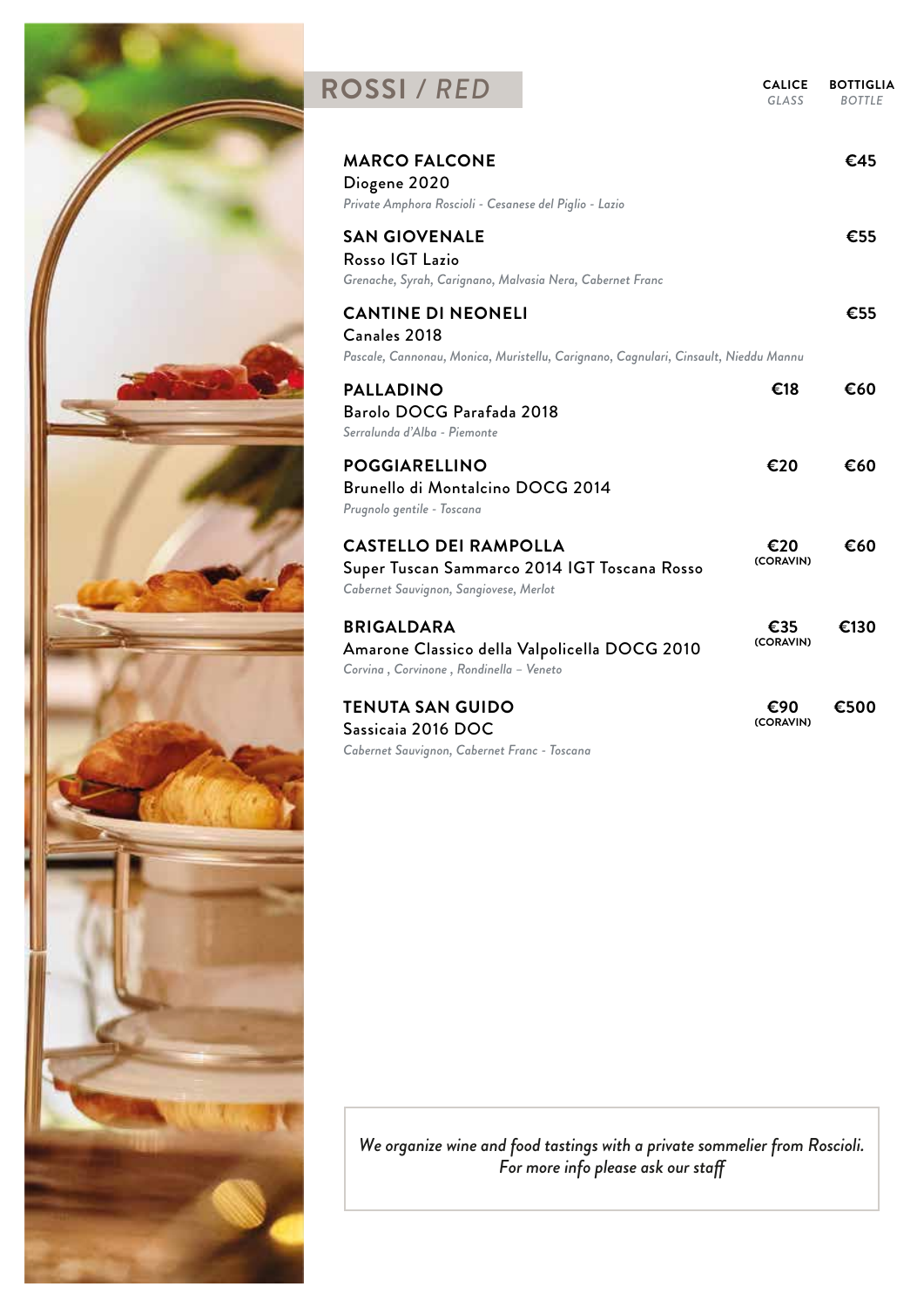

# **COCKTAILS** *APERITIVE*

| <b>FIOR DI SPRITZ</b><br>FIOR DI SAMBUCO, PROSECCO, SODA, FIORE EDIBILE                              | €12 |
|------------------------------------------------------------------------------------------------------|-----|
| <b>FRIDA'S</b><br>CAMPARI, RED VERMOUTH, CYNAR, CUCUMBER, BLACK<br><b>HAWAIIAN SALT RIM</b>          | €12 |
| <b>TESORO42</b><br>CARPANO ANTICA FORMULA, PIMENTO DRUM, BRANCA MENTA<br>CAMPARI, ALCOHOL JELLY SIDE | €12 |
| <b>RABARBARO SOUR</b><br>RABARBARO, LEMON, SUGAR                                                     | €12 |
| <b>SPRITZ 42</b><br>APEROL, RABARBARO, GINGER BEER, PROSECCO, SODA                                   | €12 |
| <b>AMARETTO 'N BITTER</b><br>AMARETTO, CAMPARI, RED VERMOUTH, AMARETTO ALCOHOL<br><b>FOAM</b>        | €12 |
| <b>CHOCOLATE NEGRONI</b><br>GIN, RED VERMOUTH, CAMPARI, CACAO LIQUEUR                                | €12 |
| <b>APEROL SAGE</b><br>APEROL, LIME, ANGOSTURA, SAGE                                                  | €12 |
| <b>NAINER MULE</b><br>SPICY VODKA, GINGER BEER, CUCUMBER SLICE                                       | €12 |
| <b>GINGER PINK</b><br>VODKA, POMPELMO ROSA, GINGER, LEMON                                            | €12 |
| <b>GINGER TOMMY'S</b><br>TEQUILA, GINGER, SUGAR, CLOVES, LEMON                                       | €12 |
| <b>HONEY BASIL</b><br>RUM, BASIL, HONEY, LIME                                                        | €12 |
| <b>LAST NIGHT'S DREAMS</b><br>GIN, FIOR DI SAMBUCO, BLACKBERRY, CUCUMBER                             | €12 |
| <b>NAINER FLOWERS</b><br>GIN, LIME, LAVENDER SYRUP, VIOLETTE LIQUEUR                                 | €12 |
| <b>PANTER NAINER</b><br>MEZCAL, LIME, POMPELMO ROSA, AGAVE SYRUP,<br>TABASCO JALEPNO, BLACK SALT RIM | €12 |
| <b>COCKTAILS AFTER DINNER</b>                                                                        |     |
| <b>PASSION LAVENDER</b><br>VODKA, PASSION FRUIT, LEMON, LAVENDER SYRUP                               | €15 |
| <b>AVIATION42</b><br>GIN, MARASCHINO, VIOLET LIQUEUR, LEMON, VIOLET<br><b>ALCOHOLIC AIR</b>          | €15 |
| <b>SAZERAC 42</b><br>BAS ARMAGNAC, PEYCHEAUD'S BITTER, SUGAR, ABSINTHE ON THE GLASS                  | €15 |
| <b>ESPRESSO 42</b><br>VODKA, CAFFÈ, POPCORN SYRUP, VANILLA                                           | €15 |
| <b>FRENCH NAINER</b><br>GIN, LEMON, SUGAR, CHAMPAGNE ON TOP                                          | €15 |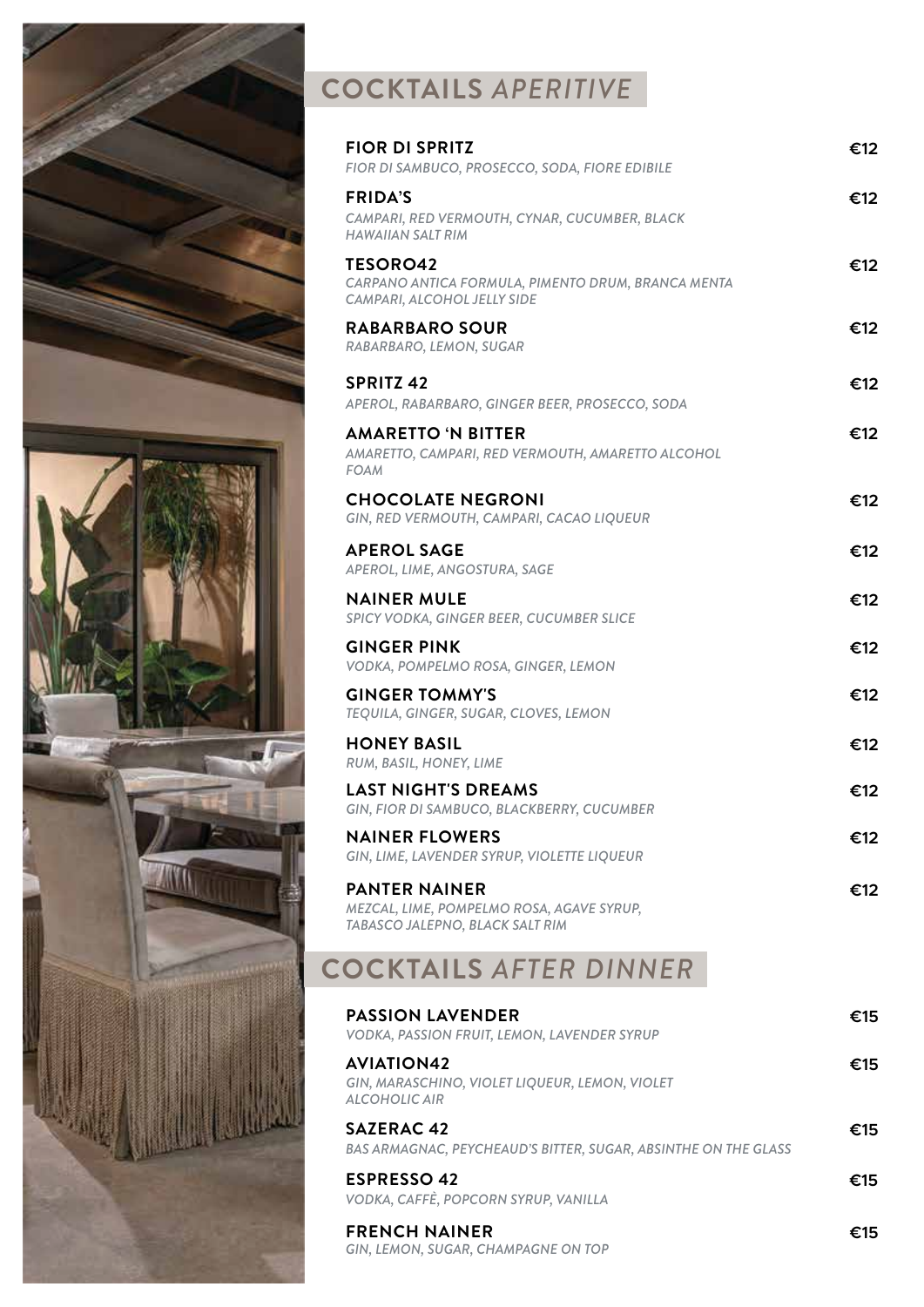

# **COCKTAILS** *AFTER DINNER*

| <b>CUCUNCI DRY MARTINI</b><br>GIN, VERMOUTH DRY, CUCUNCI                                      | €18 |
|-----------------------------------------------------------------------------------------------|-----|
| <b>ST GERMAIN</b><br>FIOR DI SAMBUCO, CHAMPAGNE, LAVENDER SYRUP                               | €18 |
| <b>CORN FASHIONED</b><br>BOURBON, ANGOSTURA, POPCORN AND SALT SYRUP, ORANGE<br>PEEL, ICE CUBE | €18 |
| ROSEMARY MARGARITA<br>ROSEMARY TEQUILA, LIME, TRIPLE SEC, SALT RIM                            | €18 |

# **STRONGDRINK**

| <b>VODKA STOLICHNAYA</b>      | €12 |
|-------------------------------|-----|
| <b>GREY GOOSE</b>             | €15 |
| <b>BELUGA</b>                 | €18 |
| <b>POTOCKI</b>                | €18 |
| <b>TANQUERAY</b>              | €12 |
| <b>HENDRICK'S</b>             | €15 |
| <b>MARE</b>                   | €18 |
| <b>MONKEY47</b>               | €20 |
| <b>ELEPHANT</b>               | €20 |
| <b>ROKU</b>                   | €15 |
| <b>LONDON N.1</b>             | €15 |
| CACHACA51                     | €12 |
| <b>BACARDI BIANCO</b>         | €12 |
| <b>BACARDI ORO</b>            | €15 |
| <b>CARPANO ANTICA FORMULA</b> | €15 |
| <b>ESPOLON BIANCA</b>         | €12 |
| <b>CASADOREZ GIALLA</b>       | €15 |
| <b>JIM BEAM</b>               | €12 |
| <b>WOODFORD RESERVE</b>       | €18 |
| <b>KNOB KREEK RYE</b>         | €20 |
| <b>BULLEIT BOURBON</b>        | €15 |
| <b>CYNAR</b>                  | €7  |
| <b>BRANCA MENTA</b>           | €7  |
| <b>JEFFERSON</b>              | €8  |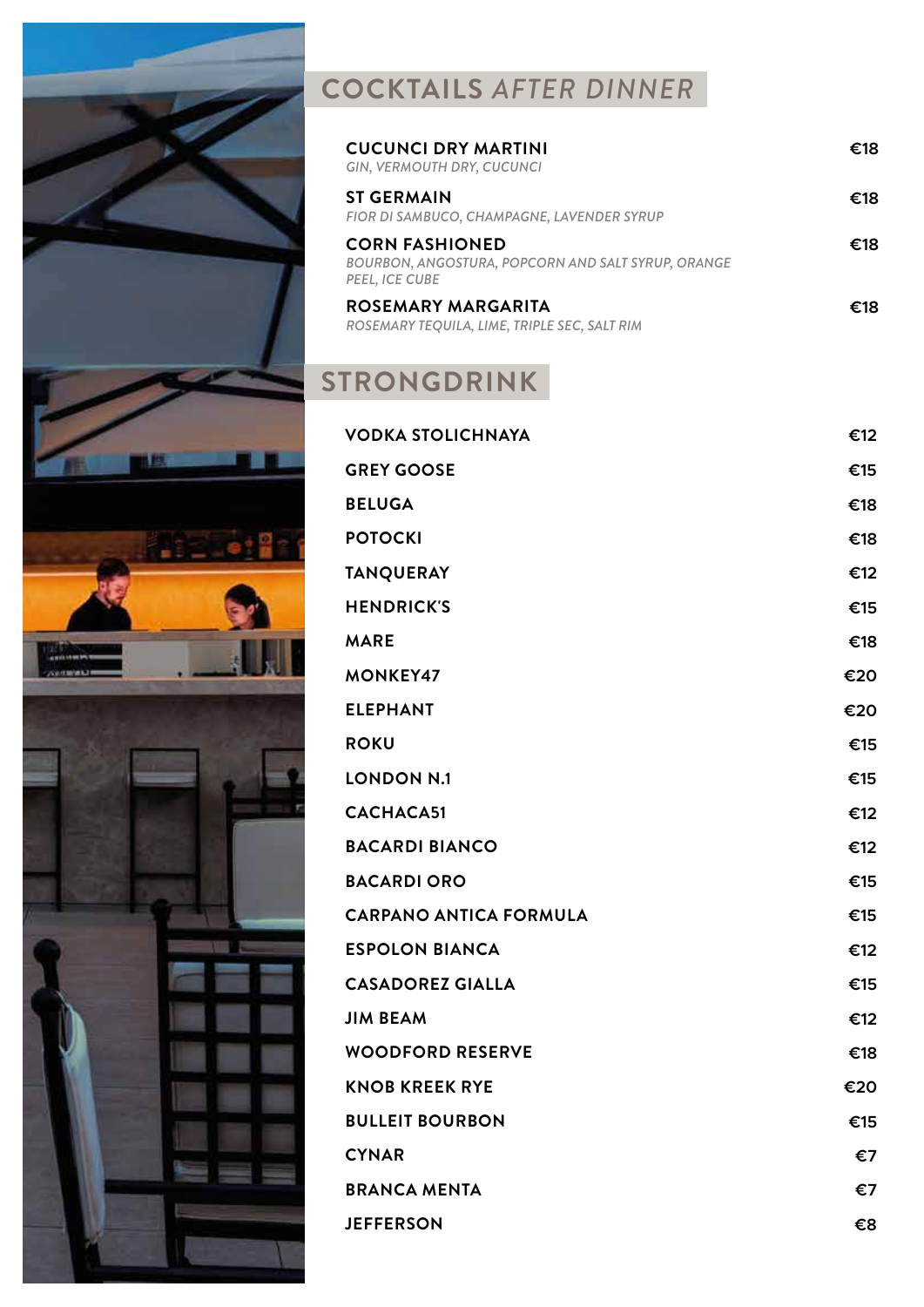

### STRONGDRINK

| <b>BLACK LABEL</b>                   | €12 |
|--------------------------------------|-----|
| <b>TALISKER</b>                      | €18 |
| <b>OBAN</b>                          | €20 |
| <b>BLUE LABEL</b>                    | €30 |
| <b>ZACAPA 23Y</b>                    | €20 |
| <b>DIPLOMATICO RESERVA ESCLUSIVA</b> | €15 |
| <b>RUM JM XO</b>                     | €20 |
| <b>SAILOR JERRY</b>                  | €12 |
| <b>CURVASIER</b>                     | €12 |
| <b>ARMAGNAC</b>                      | €15 |
| <b>MONTE ALBAN</b>                   | €15 |
| <b>VIDA</b>                          | €18 |
| <b>SIETE MISTERIOS</b>               | €18 |
| <b>HERRADURA BIANCA</b>              | €15 |
| <b>PATRON BIANCA</b>                 | €18 |
| <b>PATRON REPOSADA</b>               | €18 |
| <b>PISCO PORTON</b>                  | €18 |

# **CAFFÈ E ALTRO** */ COFFEE AND OTHERS*

| <b>CAFFÈ ESPRESSO</b>              | €3 |
|------------------------------------|----|
| <b>CAFFÈ AMERICANO</b>             | €5 |
| <b>CAPPUCCINO</b>                  | €5 |
| <b>CIOCCOLATA FONDENTE / LATTE</b> | €5 |
| <b>SOFT DRINKS</b>                 | €5 |
| <b>BIRRA NOAM</b>                  | €7 |